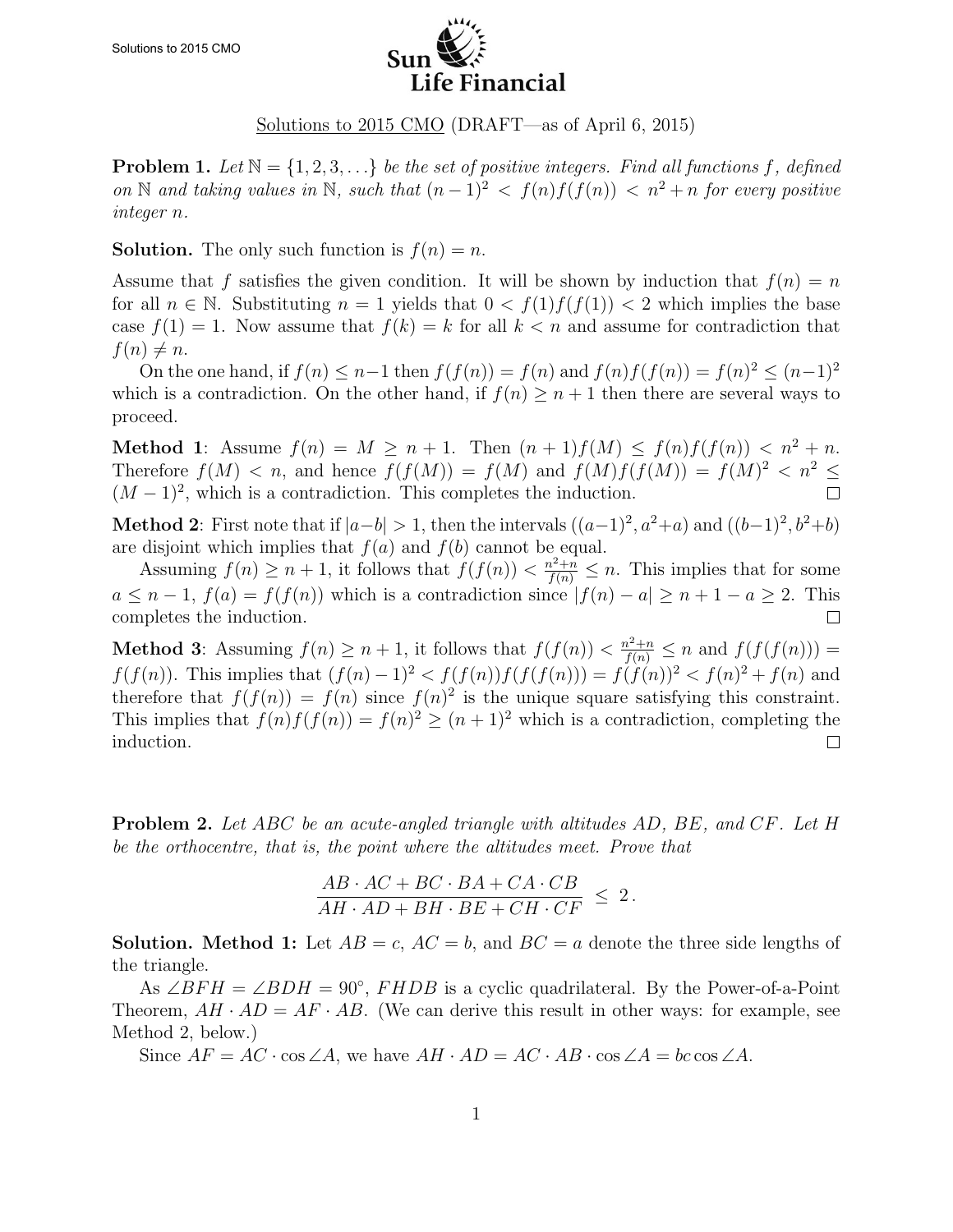Solutions to 2015 CMO



By the Cosine Law,  $\cos \angle A = \frac{b^2 + c^2 - a^2}{2}$  $\frac{c^2 - a^2}{2bc}$ , which implies that  $AH \cdot AD = \frac{b^2 + c^2 - a^2}{2}$ 2 . By symmetry, we can show that  $BH \cdot BE = \frac{a^2 + c^2 - b^2}{2}$ 2 and  $CH \cdot CF = \frac{a^2 + \overline{b^2} - c^2}{2}$ 2 . Hence,

<span id="page-1-0"></span>
$$
AH \cdot AD + BH \cdot BE + CH \cdot CF = \frac{b^2 + c^2 - a^2}{2} + \frac{a^2 + c^2 - b^2}{2} + \frac{a^2 + b^2 - c^2}{2}
$$

$$
= \frac{a^2 + b^2 + c^2}{2}.
$$
 (1)

Our desired inequality,  $\frac{AB \cdot AC + BC \cdot BA + CA \cdot CB}{AB \cdot AB + BC \cdot BA + CA \cdot CB}$  $\frac{AB}{AH \cdot AD + BH \cdot BE + CH \cdot CF} \leq 2$ , is equivalent to the inequality  $cb + ac + ba$  $\frac{a^2 + b^2 + c^2}{a^2 + b^2 + c^2} \le 2$ , which simplifies to  $2a^2 + 2b^2 + 2c^2 \ge 2ab + 2bc + 2ca$ .

But this last inequality is easy to prove, as it is equivalent to  $(a-b)^2 + (a-c)^2 + (b-c)^2 \ge 0$ . Therefore, we have established the desired inequality. The proof also shows that equality occurs if and only if  $a = b = c$ , i.e.,  $\triangle ABC$  is equilateral.  $\Box$ 

Method 2: Observe that

$$
\frac{AE}{AH} = \cos(\angle HAE) = \frac{AD}{AC} \quad \text{and} \quad \frac{AF}{AH} = \cos(\angle HAF) = \frac{AD}{AB}.
$$

It follows that

$$
AC \cdot AE = AH \cdot AD = AB \cdot AF.
$$

By symmetry, we similarly have

 $BC \cdot BD = BH \cdot BE = BF \cdot BA$  and  $CD \cdot CB = CH \cdot CF = CE \cdot CA$ .

Therefore

$$
2(AH \cdot AD + BH \cdot BE + CH \cdot CF)
$$
  
=  $AB(AF + BF) + AC(AE + CE) + BC(BD + CD)$   
=  $AB^2 + AC^2 + BC^2$ .

This proves Equation [\(1\)](#page-1-0) in Method 1. The rest of the proof is the same as the part of the proof of Method 1 that follows Equation [\(1\)](#page-1-0).  $\Box$ 

**Problem 3.** On a  $(4n+2) \times (4n+2)$  square grid, a turtle can move between squares sharing a side. The turtle begins in a corner square of the grid and enters each square exactly once, ending in the square where she started. In terms of n, what is the largest positive integer  $k$ such that there must be a row or column that the turtle has entered at least k distinct times?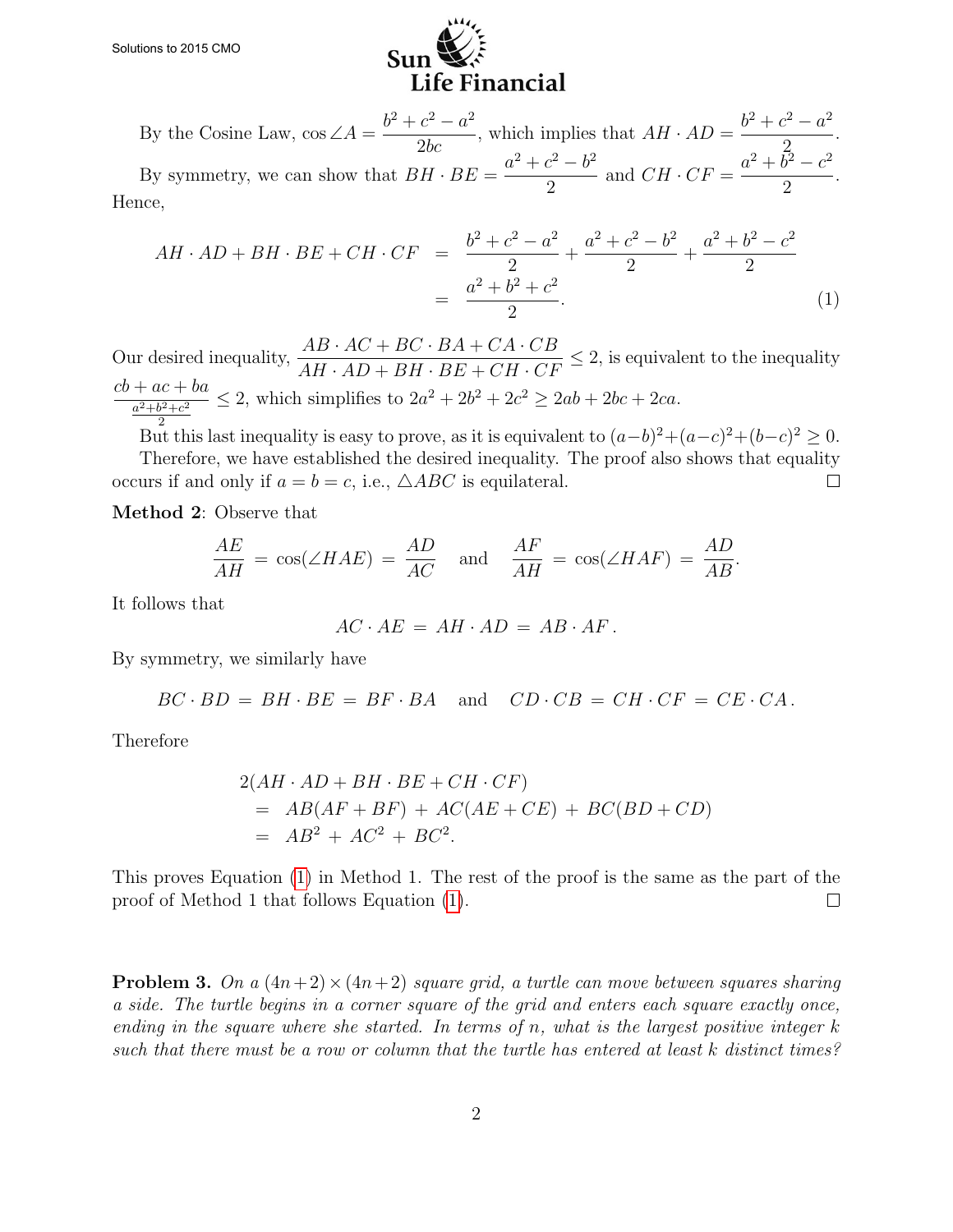

**Solution.** We shall prove that the answer is  $2n + 2$ . Number the rows in increasing order, from top to bottom, and number the columns from left to right. By symmetry, we may (and shall) assume that the turtle starts in the top right corner square.

First we shall prove that some row or column must be entered at least  $2n + 2$  times. Let  $m = 4n + 2$ . First note that each time the turtle moves, she enters either a row or a column. Let  $r_i$  denote the number of times the turtle enters row i, and let  $c_i$  be similarly defined for column *i*. Since the turtle moves  $m^2$  times,

$$
r_1 + r_2 + \dots + r_m + c_1 + c_2 + \dots + c_m = m^2.
$$

Now note that each time the turtle enters column 1, the next column she enters must be column 2. Therefore  $c_1$  is equal to the number of times the turtle enters column 2 from column 1. Furthermore, the turtle must enter column 2 from column 3 at least once, which implies that  $c_2 > c_1$ . Therefore since the 2m terms  $r_i$  and  $c_i$  are not all equal, one must be strictly greater than  $m^2/(2m) = 2n + 1$  and therefore at least  $2n + 2$ .

Now we construct an example to show that it is possible that no row or column is entered more than  $2n + 2$  times. Partition the square grid into four  $(2n + 1) \times (2n + 1)$  quadrants A, B, C, and D, containing the upper left, upper right, lower left, and lower right corners, respectively. The turtle begins at the top right corner square of  $B$ , moves one square down, and then moves left through the whole second row of B. She then moves one square down and moves right through the whole third row of B. She continues in this pattern, moving through each remaining row of B in succession and moving one square down when each row is completed. Since  $2n+1$  is odd, the turtle ends at the bottom right corner of B. She then moves one square down into  $D$  and through each column of  $D$  in turn, moving one square to the left when each column is completed. She ends at the lower left corner of  $D$  and moves left into  $C$  and through the rows of  $C$ , moving one square up when each row is completed, ending in the upper left corner of  $C$ . She then enters  $A$  and moves through the columns of A, moving one square right when each column is completed. This takes her to the upper right corner of A, whereupon she enters B and moves right through the top row of B, which returns her to her starting point. Each row passing through A and B is entered at most  $2n+1$  times in A and once in B, and thus at most  $2n+2$  times in total. Similarly, each row and column in the grid is entered at most  $2n + 2$  times by this path. (See figure below.)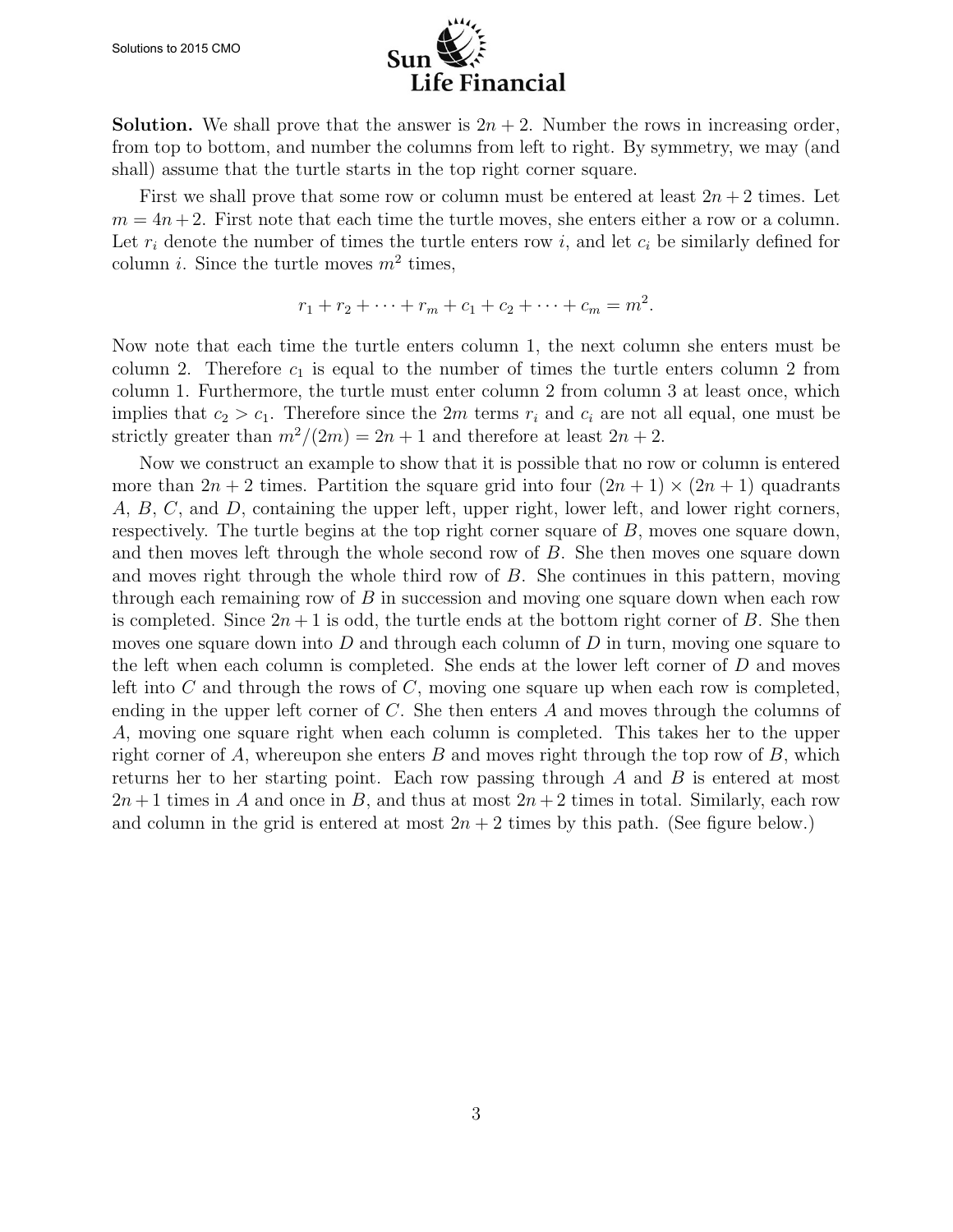

Problem 3: the case  $n = 3$ 

 $\Box$ 

**Problem 4.** Let ABC be an acute-angled triangle with circumcenter O. Let  $\Gamma$  be a circle with centre on the altitude from A in ABC, passing through vertex A and points P and Q on sides AB and AC. Assume that  $BP \cdot CQ = AP \cdot AQ$ . Prove that  $\Gamma$  is tangent to the circumcircle of triangle BOC.

**Solution**. Let  $\omega$  be the circumcircle of BOC. Let M be the point diametrically opposite to O on  $\omega$  and let the line AM intersect  $\omega$  at M and K. Since O is the circumcenter of ABC, it follows that  $OB = OC$  and therefore that O is the midpoint of the arc BOC of  $\omega$ . Since M is diametrically opposite to O, it follows that M is the midpoint of the arc  $BMC$ of  $\omega$ . This implies since K is on  $\omega$  that KM is the bisector of  $\angle BKC$ . Since K is on  $\omega$ , this implies that  $\angle BKM = \angle CKM$ , i.e. KM is the bisector of  $\angle BKC$ .

Since O is the circumcenter of ABC, it follows that  $\angle BOC = 2\angle BAC$ . Since B, K, O and C all lie on  $\omega$ , it also follows that  $\angle BKC = \angle BOC = 2\angle BAC$ . Since KM bisects  $\angle BKC$ , it follows that  $\angle BKM = \angle CKM = \angle BAC$ . The fact that A, K and M lie on a line therefore implies that  $\angle AKB = \angle AKC = 180^{\circ} - \angle BAC$ . Now it follows that

$$
\angle KBA = 180^\circ - \angle AKB - \angle KAB = \angle BAC - \angle KAB = \angle KAC.
$$

This implies that triangles KBA and KAC are similar. Rearranging the condition in the problem statement yields that  $BP/AP = AQ/CQ$  which, when combined with the fact that  $KBA$  and  $KAC$  are similar, implies that triangles  $KPA$  and  $KQC$  are similar. Therefore  $\angle KPA = \angle KQC = 180^\circ - \angle KQA$  which implies that K lies on  $\Gamma$ .

Now let S denote the centre of  $\Gamma$  and let T denote the centre of  $\omega$ . Note that T is the midpoint of segment  $OM$  and that  $TM$  and AS, which are both perpendicular to  $BC$ , are parallel. This implies that  $\angle KMT = \angle KAS$  since A, K and M are collinear. Further, since KTM and KSA are isosceles triangles, it follows that  $\angle TKM = \angle KMT$  and  $\angle SKA =$